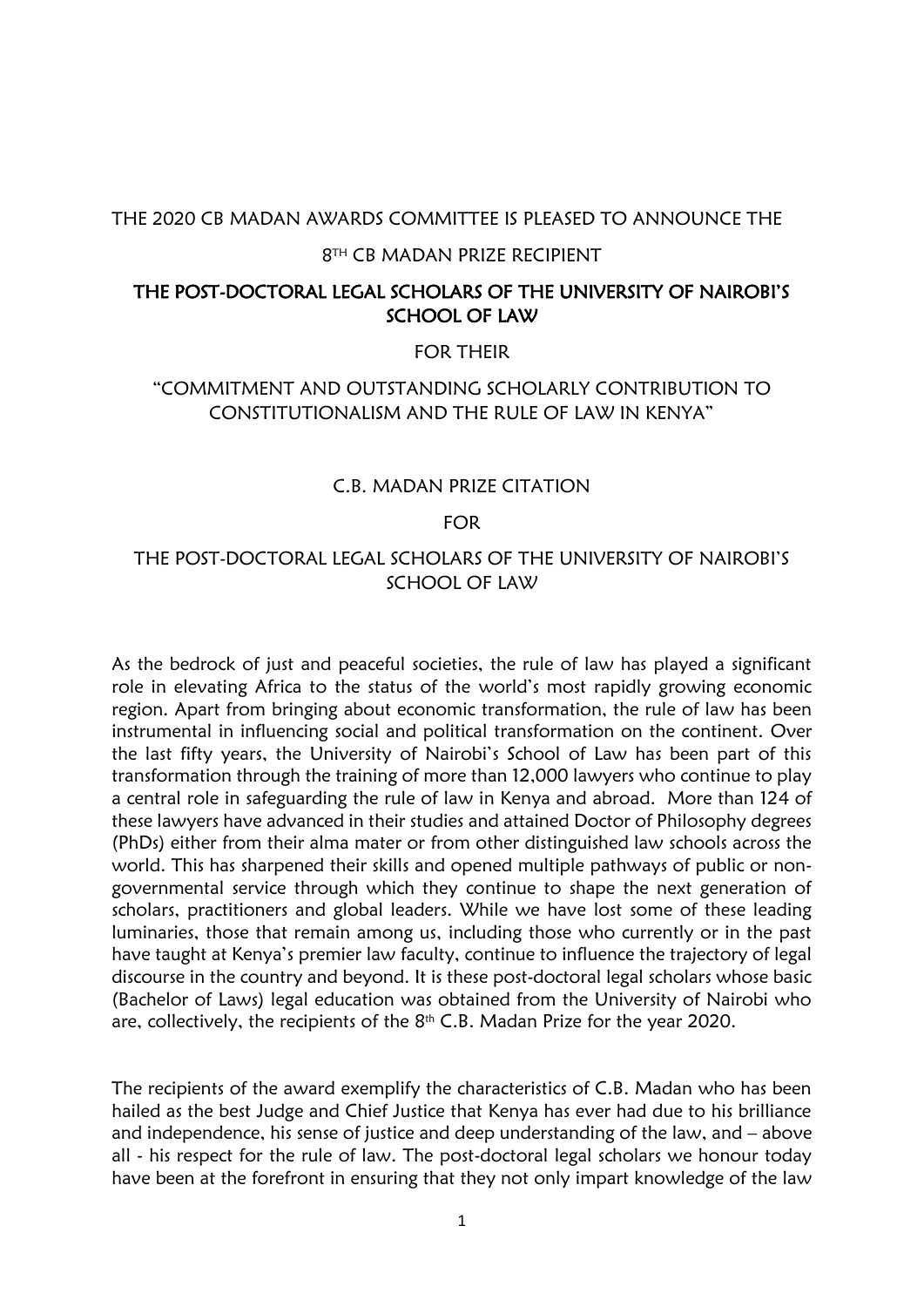required in professional practice, business, and government, but they also undertake transformative work across the globe. They have maintained a distinctive character in contribution to the legal profession and the legal fraternity in Kenya and are the leading source of legal knowledge and skills in the country.

At the local level, the post-doctoral scholars have made significant contributions to the rule of law by serving as academics in various public and private universities, as senior legal officers, as senior members of government, as legislators and technical staff of Parliament, as Magistrates and Judges of Superior Courts, and as members and technical experts of key constitutional bodies, including the Kenya Constitutional Review Commission, the Committee of Experts on Constitutional Review, the Commission for the Implementation of the Constitution, the Truth Justice & Reconciliation Commission, the Kenya Law Reform Commission and the Judicial Service Commission.

Their ground breaking work in support for the rule of law has been felt beyond the borders of Kenya through their contributions to the work of a variety of international organisations, including: the International Criminal Court, the International Finance Corporation, the United States Department of Defence, the United Nations Development Programme, the United Nations Framework Convention on Climate Change, the United Nations Environment Programme, the Global Campus of Human Rights, the European Inter-University Centre for Human Rights and Democratisation (EIUC), the International Centre for Not for Profit Law (USA), the UN Special Rapporteur on Freedom of Peaceful Assembly & Association, the African Union, the International Criminal Tribunal for Rwanda, the African Centre for Strategic Studies (USA), the Centre for International Criminal Justice (Africa), the African Peer Review Mechanism, and the East Africa Law Society.

The scholars, in their distinguished service, have traversed various disciplines in public and private law. Their scholarly influence and setting trends in legal philosophy is notable across the fields of international law, human rights, constitutional law, environmental law, corporate governance, governance, family law, commercial law, to mention a few out of a potentially non-exhaustible list.

The post-doctoral legal scholars we celebrate today can trace their background to the University of Nairobi's School of Law which was founded in the late 1960s as the Department of Commercial Law in the Faculty of Commerce. It was constituted into a fully-fledged Faculty of Law in 1970 and has evolved steadily from the small department to its current status as a hub of legal scholarship and a champion provider of legal education in East and Central Africa. We are also glad to note that many of the postdoctoral legal scholars are active members of the School's Alumni Chapter who continue to support the School's programmes and activities in various ways. The School, which marks its 50<sup>th</sup> Anniversary this year, has a range and depth of expertise in various fields of legal scholarship, with more than 40 members of its staff being holders of PhDs in law.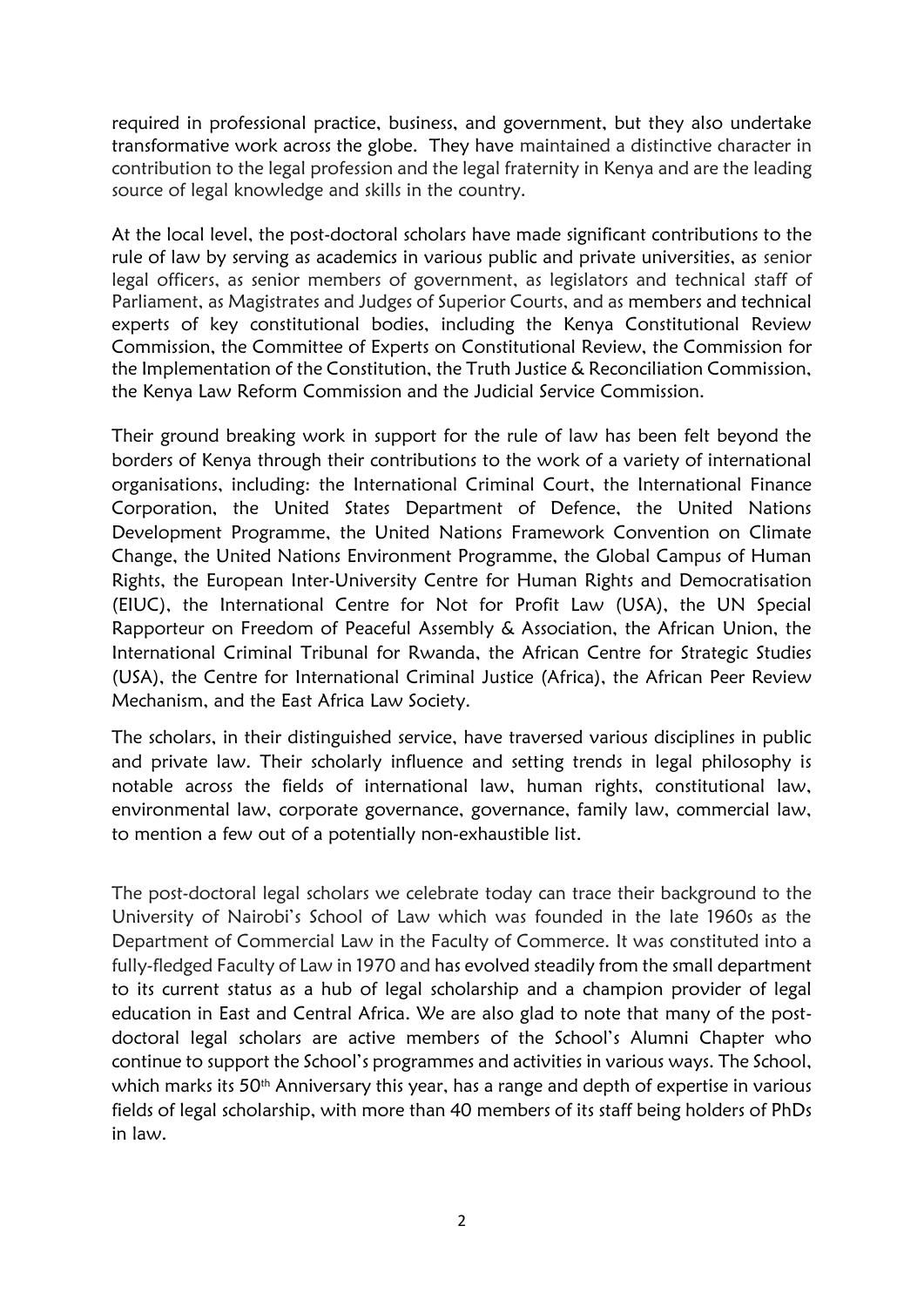We congratulate the post-doctoral legal scholars of the University of Nairobi's School of Law for this outstanding achievement.

Even as we celebrate these scholars, we are mindful of the fact that the rule of law is constantly under threat in nations across the globe, and this calls for legal scholars to engage continuously with other stakeholders to safeguard and cement the rule of law. Closer home, we are currently going through a contentious constitutional moment as we mark the 10<sup>th</sup> year since the promulgation of the Constitution of Kenya 2010. Millions of Kenyans are looking up to these scholars and the rest of us in the legal fraternity to offer a voice of reason and a candid informed assessment of the proposals that have been made.

There are endless opportunities for post-doctoral scholars in academia, in the private sector, in public service, and in national and international non-governmental organizations, and we hope this award will inspire current law students and other young lawyers to advance their studies and to pick up the baton in this never-ending race towards a just, peaceful and truly democratic society governed by the rule of law.

### UNIVERSITY OF NAIROBI'S SCHOOL OF LAW POST-DOCTORAL SCHOLARS WHO HAVE ATTAINED DOCTOR OF PHILOSOPHY DEGREES (PhDs) BETWEEN 1970 AND 2020 <sup>1</sup>

#### Class of 1974

Justice (Prof.) Jackton Ojwang, Judge (Rtd), Supreme Court of Kenya and former Dean, School of Law, University of Nairobi.

#### Class of 1975

Prof. Shadrack Gutto, Visiting Professor of Laikipia University; Emeritus Professor, Institute for African Renaissance Studies, Thabo Mbeki School of African Public & International Affairs, University of South Africa (UNISA); former Associate Professor, University of the Witwatersrand and former Lecturer in law at the University of Nairobi and University of Zimbabwe.

- 1. Hon. (Prof.) Kivutha Kibwana, Governor of Makueni County; former Minister for Environment and Natural Resources; former Member of Parliament for Makueni Constituency; and former Dean, School of Law, University of Nairobi.
- 2. Hon. (Dr.) Bonaya Godana, former Foreign Minister of the Republic of Kenya; former Member of Parliament for North Horr Constituency; and former

<sup>&</sup>lt;sup>1</sup> The award also goes to the post-doctoral scholars of the University of Nairobi's School of Law who are not on the list, but have attained PhDs. We encourage them to register as alumni by sending their details to [deanlaw@uonbi.ac.ke.](mailto:deanlaw@uonbi.ac.ke) The School will update the list on a regular basis and place it on its website.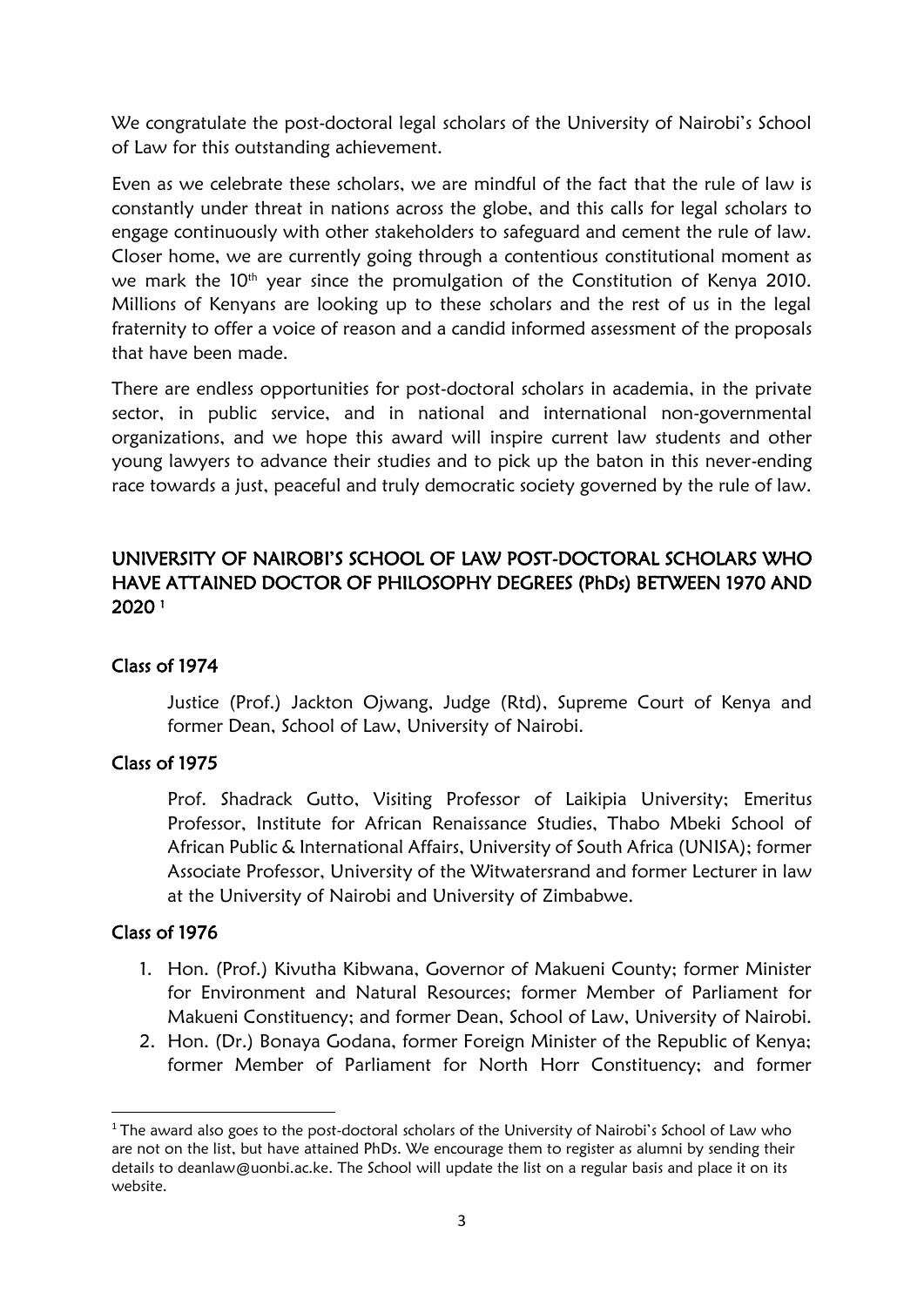Chairman of the Public Law Department, School of Law, University of Nairobi (deceased).

# Class of 1978

- 1. Prof. FDP Situma, Professor of Law and former Chairman of the Private Law Department, School of Law, University of Nairobi.
- 2. Dr. Dan Bondi Ogolla, former Coordinator and Principal Legal Adviser, UN Framework Convention on Climate Change (UNFCCC).
- 3. Justice (Dr.) Peter Muchoki Njoroge, Judge of the High Court of Kenya.

# Class of 1980

- 1. Justice (Rtd) Dr. Nancy Baraza, former Deputy Chief Justice of the Republic of Kenya and Vice President of the Supreme Court of Kenya, Senior Lecturer and Chair of the Department of Public Law, School of Law, University of Nairobi.
- 2. Prof. Makumi Mwagiru, Adjunct Professor of Diplomacy, Strathmore University.

# Class of 1984

- 1. Prof. Githu Muigai, former Attorney General of the Republic of Kenya and Professor of Law, School of Law, University of Nairobi.
- 2. Justice (Dr.) Smokin Wanjala, Judge of the Supreme Court of Kenya.
- 3. Dr. Charles Moitui, Lecturer and Chairman of Postgraduate Studies, Kisii University Law School.

# Class of 1985

- 1. Prof. Albert Mumma, Senior Counsel, Professor of Law, and Associate Dean, School of Law, University of Nairobi.
- 2. Prof. Paul Musili Wambua, Chancellor of the University of Embu; Professor of Law, School of Law, University of Nairobi; former Dean of Kabarak University School of Law; and former Associate Dean, School of Law, University of Nairobi.
- 3. Prof. PLO Lumumba, former Secretary of the Kenya Constitutional Review Commission; former Director of the Kenya School of Law; and Founding Dean of Kabarak Law School.
- 4. Dr. Janet Kabeberi Macharia, Senior Advisor, Gender and Safeguards Unit, United Nations Environment Programme (UNEP).
- 5. Prof. Laurence Juma, Deputy Dean, Faculty of Law, Rhodes University, South Africa.

- 1. Prof. Winifred Kamau, Associate Professor and former Chair of the Private Law Department, School of Law, University of Nairobi.
- 2. Dr. Henry Lugulu, Associate Dean and Senior Lecturer, School of Law, Moi University.
- 3. Dr. Harun Wachira Murage, New Jersey Lawyer.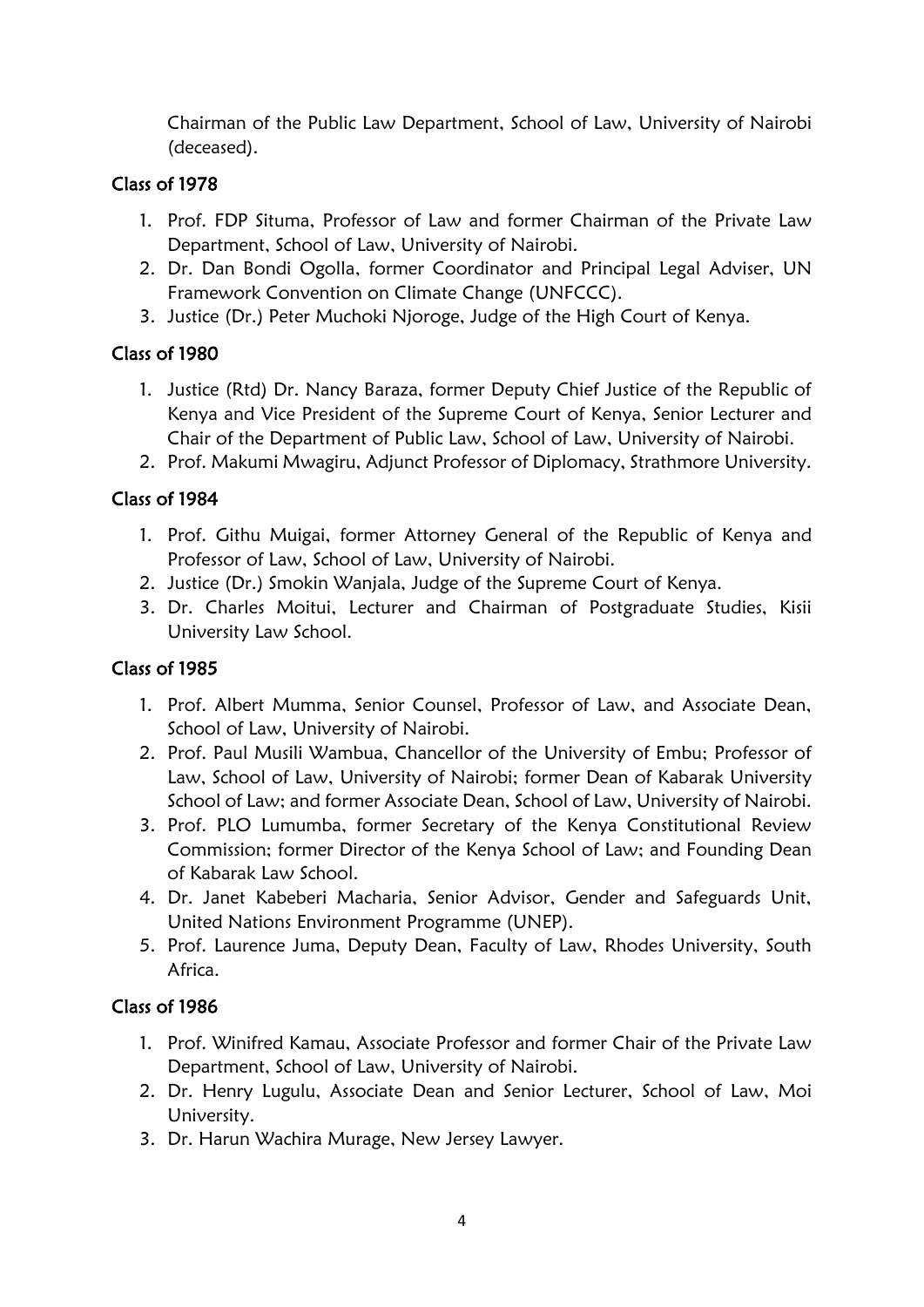- 4. Dr. Kibaya Laibuta, Advocate and Senior Lecturer, School of Law, University of Embu. 1986
- 5. Hon. Dr. Julie Ouma Oseko, Chief Magistrate, Judiciary of Kenya.

# Class of 1987

- 1. Prof. Patricia Kameri Mbote, Senior Counsel, Professor of Law, and former Dean, School of Law, University of Nairobi.
- 2. Prof. Phoebe Okowa, Professor of Public International Law, Queen Mary University of London.
- 3. Prof. Atieno Mboya Samandari, Professor of Law, Emory School of Law, USA.
- 4. Dr. Mutakha Kangu, Senior Lecturer, School of Law, Moi University.
- 5. Justice (Prof.) James Otieno Odek, former Judge of the Court of Appeal of Kenya and Dean, School of Law, University of Nairobi (deceased).

### Class of 1988

- 1. Dr. Jacob Gakeri, CEO, Council of Legal Education.
- 2. Dr. Kariuki Muigua, Senior Lecturer and Chair of the Private Law Department, School of Law, University of Nairobi.
- 3. Dr. Ben Musau, Lecturer, School of Law, University of Nairobi.
- 4. Dr. John Chebii, Dean, School of Law, Moi University.

### Class of 1989

- 1. Dr. Hezekiel Oira, Senior Lecturer and former Dean MKU, School of Law.
- 2. Dr. Justry Lumumba Nyaberi, Partner, Nyaberi & Company Advocates.
- 3. Dr. Ken Kiplagat, Partner, Okoth & Kiplagat Advocates.

- 1. Hon. Dr. Millicent Odeny, Judge of the High Court of Kenya (Eldoret).
- 2. Dr. Stephen Philip Mang'erere Aming'a, Lecturer, JKUAT School of Law & Head of Depatment, Law, Science and Technology; former Legal Officer, JKUAT; and former Company Secretary, Jomo Kenyatta Foundation. Advocate.
- 3. Dr. Ken Nyaundi, Partner, Marende and Nyaundi Associates and Chancellor of Laikipia University.
- 4. Dr. Charles Khamala, Senior Lecturer of Law and Academic Leader Criminal Justice & Security Management Program, Africa Nazarene University Law School and Member of the Association of Defence Counsel Practising before International Courts and Tribunals.
- 5. Dr. Stephen Njiru, former Lecturer of the University of Manchester's School of Law and former Chairman of the Legal and Regulatory Committee of the Geothermal Development Company Board of Directors (deceased).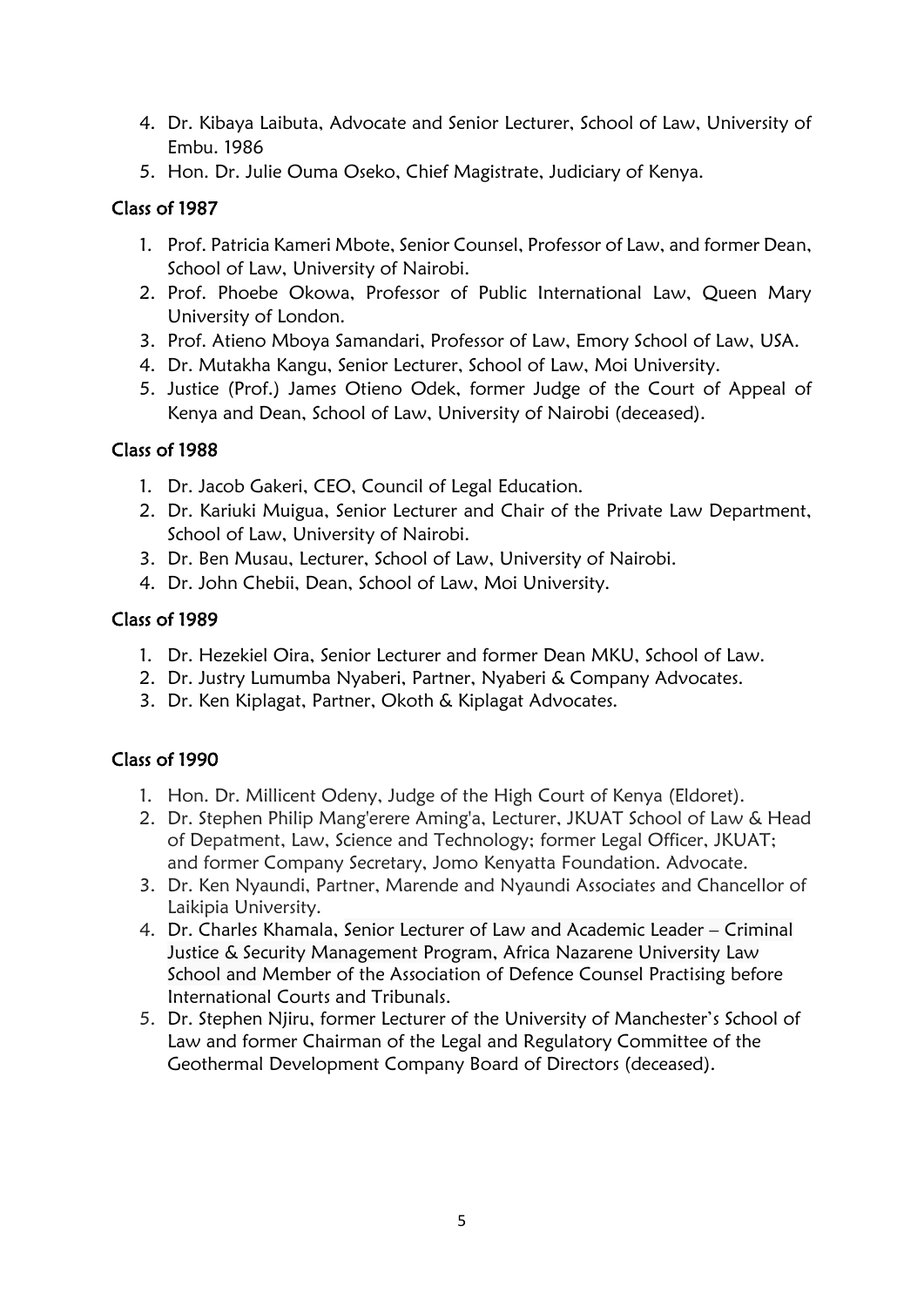# Class of 1991/92

- 1. Prof. Ben Sihanya, Professor of Law and former Dean, School of Law, University of Nairobi.
- 2. Prof. Tom Ojienda, Senior Counsel; former Commissioner of the Judicial Service Commission and the Truth Justice and Reconciliation Commission; former President of the East Africa Law Society and the Law Society of Kenya; and Associate Professor, School of Law, Moi University.
- 3. Dr. Scholastica Omondi, Associate Dean, School of Law, University of Nairobi.
- 4. Dr. Jane Dwasi, Senior Lecturer, School of Law, University of Nairobi.
- 5. Dr. Ruth Aura, Dean, School of Law, Egerton University.
- 6. Dr. Rose Ndanu, General Manager, Corporate Services, Rural Electrification and Renewable Energy Corporation.
- 7. Dr. Mataywa Busieka, Director of International Relations at the Department of Public Service and Administration, Republic of South Africa.
- 8. Dr. Brenda Pamela Mey, Senior Manager Contracts (Legal), Infineon Technologies AG. Munich, Germany.
- 9. Dr. Dick Bosire Maragia, Assistant General Counsel, United States Department of Defence.
- 10. Dr. Mercy Deche, Vice Chair of the Judicial Service Commission and Lecturer at the School of Law, University of Nairobi.
- 11. Dr. Steve Ouma, Deputy Director, Judicial Training Institute.

#### Class of 1992/93

- 1. Dr. Akunga Momanyi, Associate Dean and Senior Lecturer, School of Law, University of Nairobi.
- 2. Dr. Elizabeth Muli, Senior Lecturer and Chairperson of the Commercial Law Department, School of Law, University of Nairobi; Commissioner of the Commission for University Education; and former Vice Chairperson of the Commission for the Implementation of the Constitution.
- 3. Dr. Wamuti Ndegwa, Lecturer, School of Law, University of Nairobi.
- 4. Dr. Celestine Nyamu, Senior Lecturer, School of Law, University of Nairobi and former Research Fellow at the Institute of Development Studies, University of Sussex (UK).
- 5. Prof. James Gathii, Wing-Tat Lee Chair in International Law and Professor of Law, Loyola University Chicago, USA.
- 6. Dr. Wanjau Muriu, Partner at Dentons Hamilton Harrison & Mathews **Advocates**
- 7. Prof. Nixon Sifuna, Advocate and former Associate Professor, School of Law, Moi University.

- 1. Dr. Henry Mutai, Director, Kenya School of Law.
- 2. Dr. Fred Nyagaka, Dean, School of Law, Kisii University.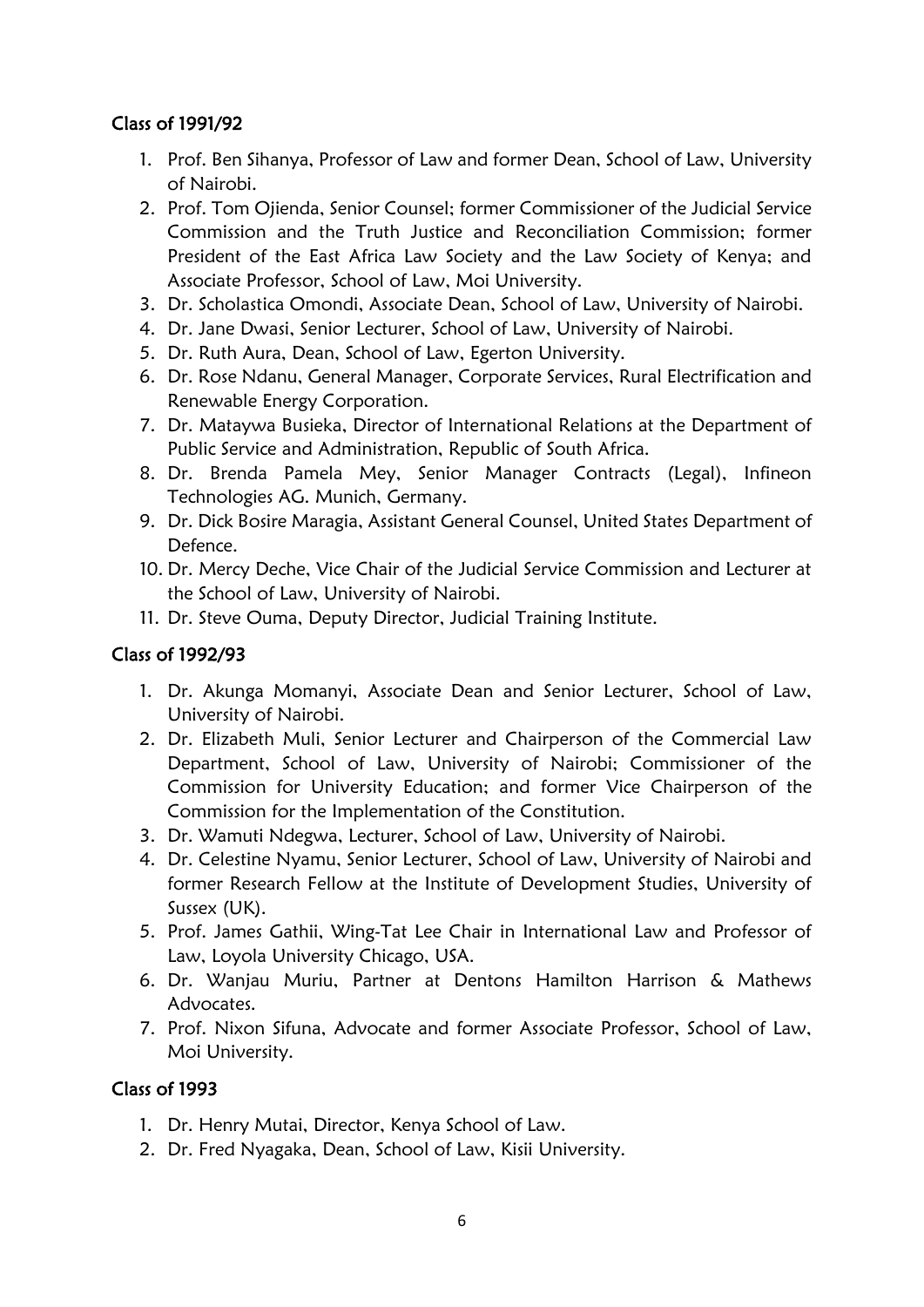3. Dr. Milton Owuor, Founder Director and Chairman, Centre for International Criminal Justice (Africa).

### Class of 1995

- 1. Prof. Migai Akech, Governance Expert for the African Peer Review Mechanism Continental Secretariat (South Africa) and Associate Professor, School of Law, University of Nairobi.
- 2. Prof. Pamela Andanda, Professor of Law, Oliver Schreiner School of Law, University of Witwatersrand, South Africa.
- 3. Prof. Michael Wabwile, Associate Professor and Founding Dean, Faculty of Law, Egerton University; Elected Member of the Advocates Disciplinary Tribunal; and Board Member of the Kenya School of Law.
- 4. Dr. Hazel Mukuna, Attorney, Texas, USA.
- 5. Dr. Marisella Ouma, Head of Legal Services, Central Bank of Kenya.

# Class of 1996

- 1. Prof. Edwin Abuya, Associate Professor, School of Law, University of Nairobi and former Lecturer of Ulster University, UK.
- 2. Justice (Prof.) Joel Ngugi, Judge of the High Court of Kenya and Affiliate Professor of Law, School of Law, University of Washington, USA.
- 3. Dr. Linda Musumba, Founding Dean of the Kenyatta University School of Law and Chair of the Kenya Institute for Public Policy Research and Analysis.
- 4. Dr. Wanjiru Njoya, Senior Lecturer, Law School, University of Exeter, UK.
- 5. Prof. Sylvia Kang'ara, Founding Dean of Riara Law School; Visiting Faculty of Strathmore Law School; and Affiliate Professor of Law, School of Law, University of Washington, USA.
- 6. Dr. Anthony Wambugu Munene, Senior Lecturer and Chair of the Department of Legal Clinics and Commercial Law, School of Law, Moi University.
- 7. Prof. Kiarie Mwaura, Professor of Law and Dean, School of Law, University of Nairobi; former Vice Chancellor of Riara University; and former Lecturer of Queen's University Belfast, UK.

- 1. Dr. Njaramba Gichuki, Senior Lecturer and Chair of the Postgraduate Studies Committee, School of Law, University of Nairobi.
- 2. Dr. Ekuru Aukot, Party Leader, Thirdway Alliance and former Director of the Committee of Experts on Constitutional Review.
- 3. Dr. Korir Sing'oei, Head of Law and Policy, Office of the Deputy President of the Republic of Kenya.
- 4. Dr. Johnson Okello, Director of Legal Services, Senate of the Republic of Kenya.
- 5. Dr. Jane Wathuta, Academic Director, Strathmore Law School.
- 6. Dr. Waruguru Kaguongo, Board Member of the International Centre for Not for Profit Law (USA) and former research fellow for the UN Special Rapporteur on Freedom of Peaceful Assembly and Association.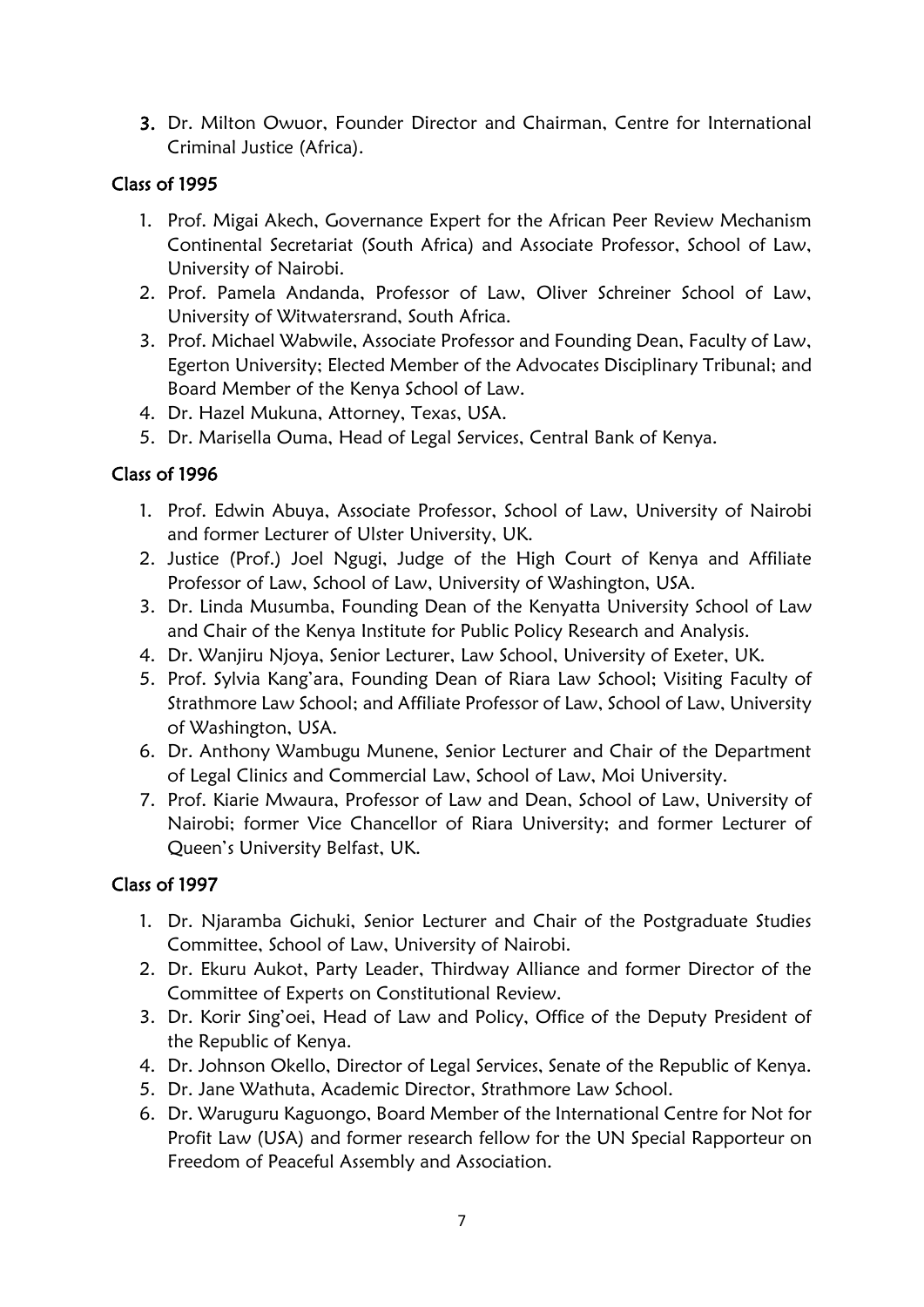#### Class of 1998

- 1. Prof. Attiya Waris, Associate Professor of Fiscal Law and Policy; Director of Research and Enterprise; Ag. Deputy Principal of the College of Humanities and Social Sciences, University of Nairobi.
- 2. Dr. Collins Odote, Director, Centre for Advanced Studies in Environmental Law and Policy (CASELAP), University of Nairobi.

#### Class of 1999

Dr. Rosalind Macharia, Legal and Security Analyst.

# Class of 2001

- 1. Dr. Elizabeth Gachenga, Deputy Vice Chancellor (Academic and Student Affairs), Strathmore University.
- 2. Dr. Jennifer Gitahi, Lecturer, Strathmore Law School.

### Class of 2002

- 1. Dr. Sarah Kinyanjui, Senior Lecturer and Director, Mombasa Campus, University of Nairobi.
- 2. Dr. Faith Kabata, Dean, School of Law, Kenyatta University.
- 3. Prof. Moni Wekesa, founding Dean, School of Law, Daystar University.
- 4. Dr. George Mukundi, CEO of Maendeleo Group and Adjunct Professor, Faculty of Law, University of Cape Town.
- 5. Dr. Lynette Osiemo, Consultant with the International Finance Corporation.
- 6. Dr. Dan Juma, Team Leader, Governance and Inclusive Growth, UNDP.
- 7. Dr. Antonina Okuta, Human Rights Officer, UN Mission in South Sudan.
- 8. Fr. Dr. Mark Muhoro, Chaplain of Kibondeni College.

# Class of 2003/2004

- 1. Dr. Ken Obura, Senior Lecturer and Chair of the Examinations Committee, School of Law, University of Nairobi.
- 2. Dr. Peter Mburu, Registrar of Titles, Ministry of Lands and Part Time Lecturer, School of Law, University of Nairobi.
- 3. Dr. Mwanakitina Bakari, Lecturer and Coordinator, School of Law (Mombasa Campus), University of Nairobi.
- 4. Dr. Peter Kwenjera, Dean, Strathmore Law School.
- 5. Dr. Godfrey Musila, Research Professor, African Centre for Strategic Studies, USA.
- 6. Dr. Lillian Anne Cherotich, Legal Practitioner, UK.
- 7. Dr. Humphrey Njuguna, Chairman of the Former Parliamentarians Association, former Member of Parliament for Gatanga Constituency, and Part Time Lecturer, School of Law, University of Nairobi.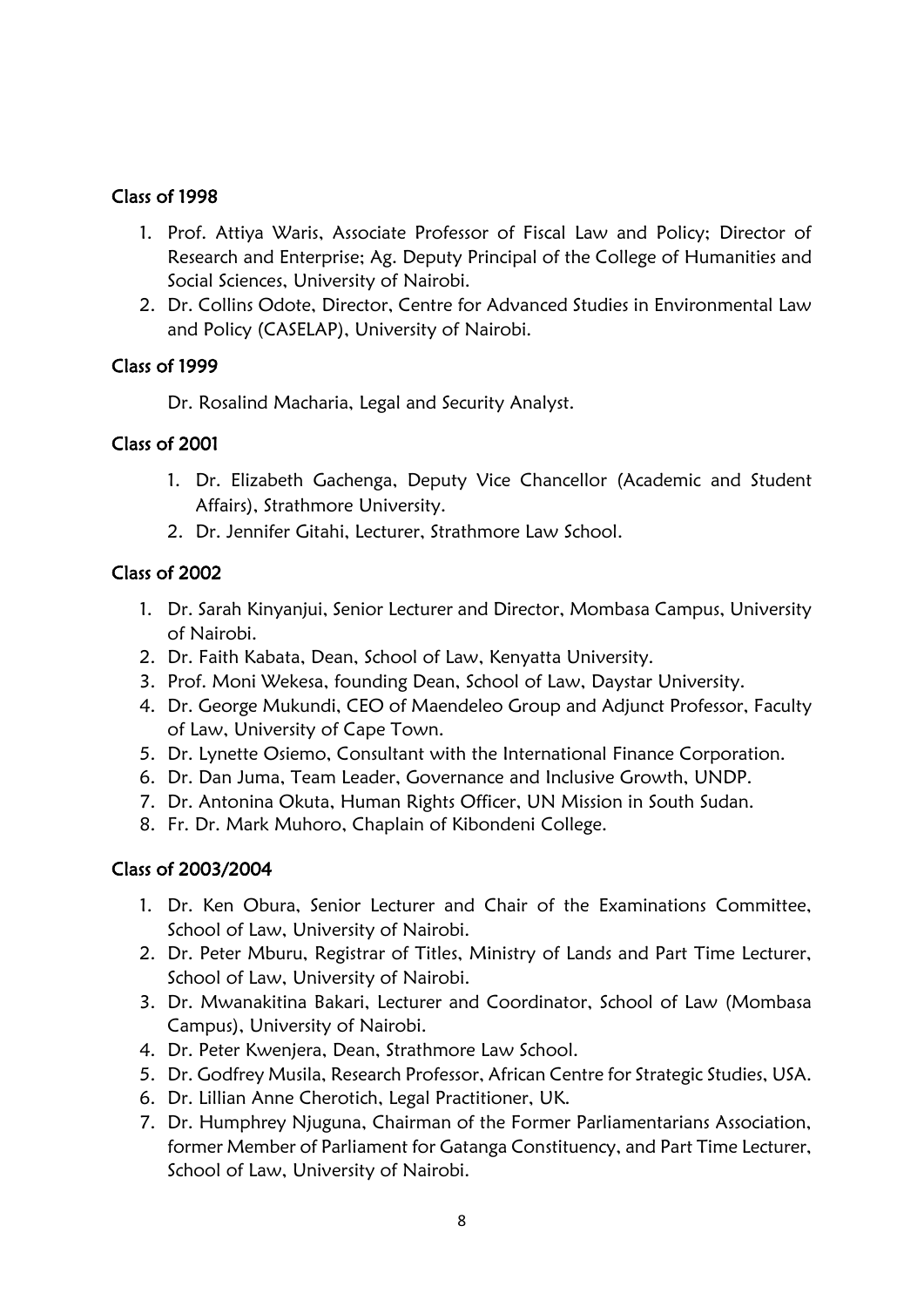8. Dr. Steve Odero, former Senior Lecturer, School of Law, JKUAT (deceased).

## Class of 2004

- 1. Dr. Jackson Bett, Chairman of the Micro and Small Enterprises Tribunal, Senior Lecturer and Student Management Unit (SMU) Manager, School of Law, University of Nairobi.
- 2. Dr. Robert Kibugi, Senior Lecturer and Chair of the ICT Committee, School of Law, University of Nairobi.
- 3. Dr. Annette Mbogo, Lecturer, School of Law, University of Nairobi and Executive Director of Kituo cha Sheria.
- 4. Dr. John Ambani, Lecturer, Strathmore Law School.
- 5. Dr. Tom Kabau, Lecturer, School of Law, JKUAT.
- 6. Dr. Victor Lando Ogwang, Lecturer, Riara Law School.

# Class of 2005

- 1. Dr. Nkatha Kabira, Senior Lecturer, School of Law, University of Nairobi and Iso Lomso Fellow, Stellenbosch Institute of Advanced Studies, Stellenbosch University, South Africa.
- 2. Dr. Agnes Meroka, Senior Lecturer, School of Law, University of Nairobi.
- 3. Dr. Mary Kimari-Wambugu, Adjunct Lecturer, Kenya School of Law.
- 4. Dr. Gideon Muchiri, UNHCR, Pretoria.
- 5. Dr. Muthomi Thiankolu, Lecturer, School of Law, University of Nairobi.
- 6. Hon. (Dr.) Irungu Kang'ata, Senate Majority Chief Whip; Senator for Murang'a County; and former Member of Parliament for Kiharu Constituency.

# Class of 2006

- 1. Dr. Evelyne Asaala, Lecturer, School of Law, University of Nairobi.
- 2. Dr. Sarah Ombija, Regulatory Researcher for Sub Saharan Africa (SSA), Cambridge Centre for Alternative Finance.
- 3. Dr. Davidson Mghanga Mwaisaka, Head of Legal Kenya and East Africa at the Standard Chartered Bank; Council Member of the Technical University of Mombasa; Board member of the Technical and Vocational Education Training Authority (TVETA); and past Board member of the Media Council of Kenya.

# Class of 2007

- 1. Dr. Nicholas Wasonga Orago, Marie Curie Research Fellow and Senior Lecturer, School of Law, University of Nairobi.
- 2. Dr. Eric Kibet, Senior Lecturer, Chandaria School of Business, USIU.
- 3. Dr. Elizabeth Kamundia, Assistant Director, Kenya National Commission on Human Rights.